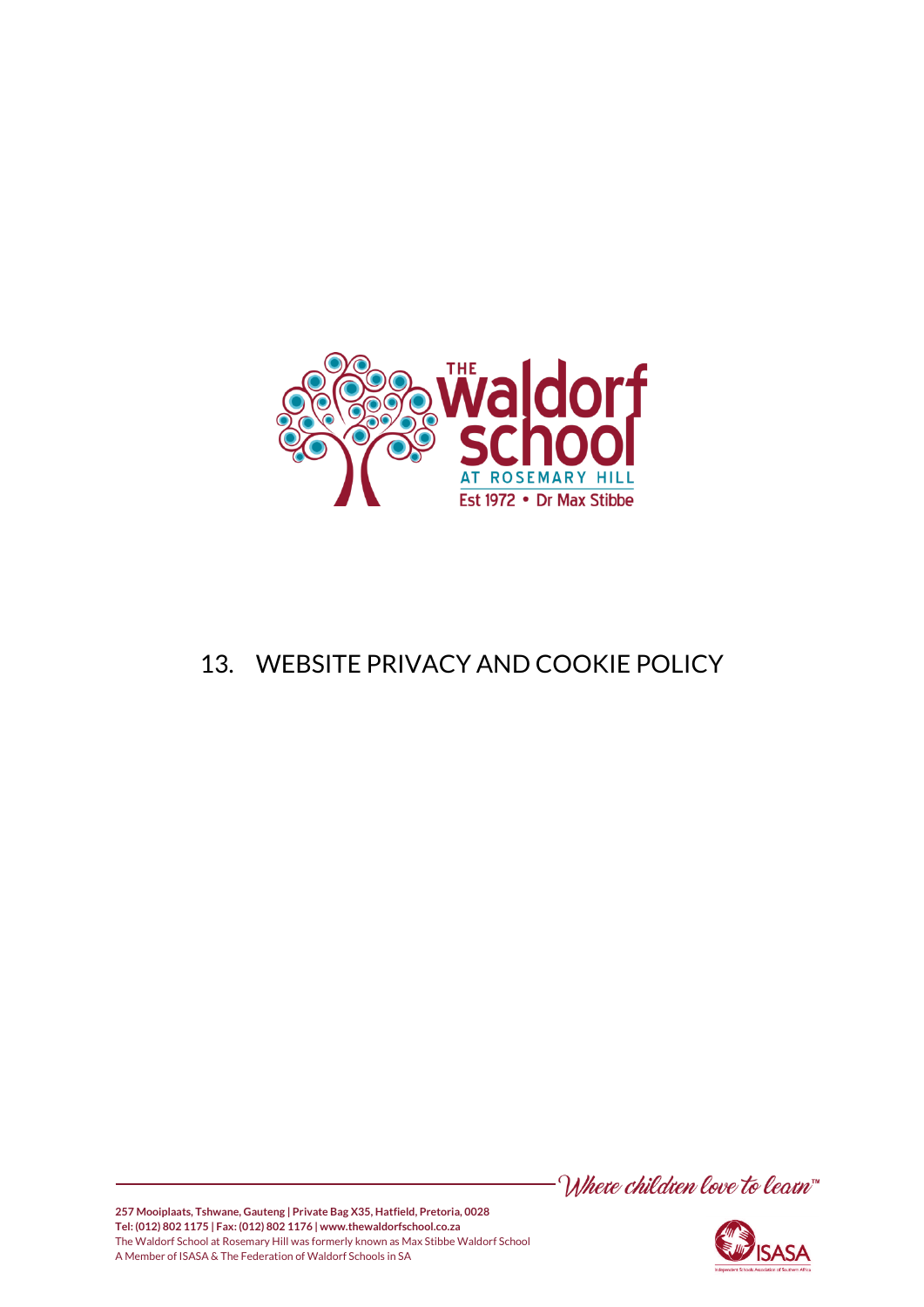# **1. PURPOSE**

1.1. This policy establishes the safeguards used at The Waldorf School to protect personal information, as well as the procedures used to regulate the manner that such information is processed.

# **2. SCOPE**

2.1. This policy applies to all academic staff, learners and stakeholders involved with The Waldorf School.

# **3. POLICY STATEMENT AND PRINCIPLES**

- 3.1. Where we refer to "process", it means how we collect, use, store, make available, destroy, update, disclose, or otherwise deal with your personal information.
- 3.2. As a general rule we will only process your personal information if this is required to deliver or offer a service, provide a product or carry out a transaction.
- 3.3. We may combine your personal information and use the combined personal information for any of the purposes stated in this Privacy Policy.
- 3.4. In this document any reference to "we" or "us" or "our" includes The Waldorf School and any of its subsidiaries or our membership as part of a group of companies.
- 3.5. If you use our services, goods, products, and service channels you agree that we may process your personal information as explained under this Privacy Policy. Sometimes you may provide us with consent to process your personal information. Read it carefully because it may limit your rights.
- 3.6. As a national organisation this Privacy Policy will apply to the processing of personal information by any member of our The Waldorf School nationally. If we process personal information for another party under a contract or a mandate, the other party's privacy policy will apply to the processing.
- 3.7. We can change this Privacy Policy from time to time if the law or its business practices requires it.
- 3.8. The version of the Privacy Policy displayed on our website will apply to your interactions with us.

# **4. WHAT IS PERSONAL INFORMATION?**

Personal information refers to any information that identifies you or specifically relates to you. Personal information includes, but is not limited to, the following information about you:

- 4.1. your marital status (like married, single, divorced).
- 4.2. your national origin.
- 4.3. your age.
- 4.4. your language; birth; education.
- 4.5. your financial history (like your income, third party payments made on your behalf and the like)
- 4.6. your identifying number (like an employee number, identity number or passport number).



Mhere children love to learn"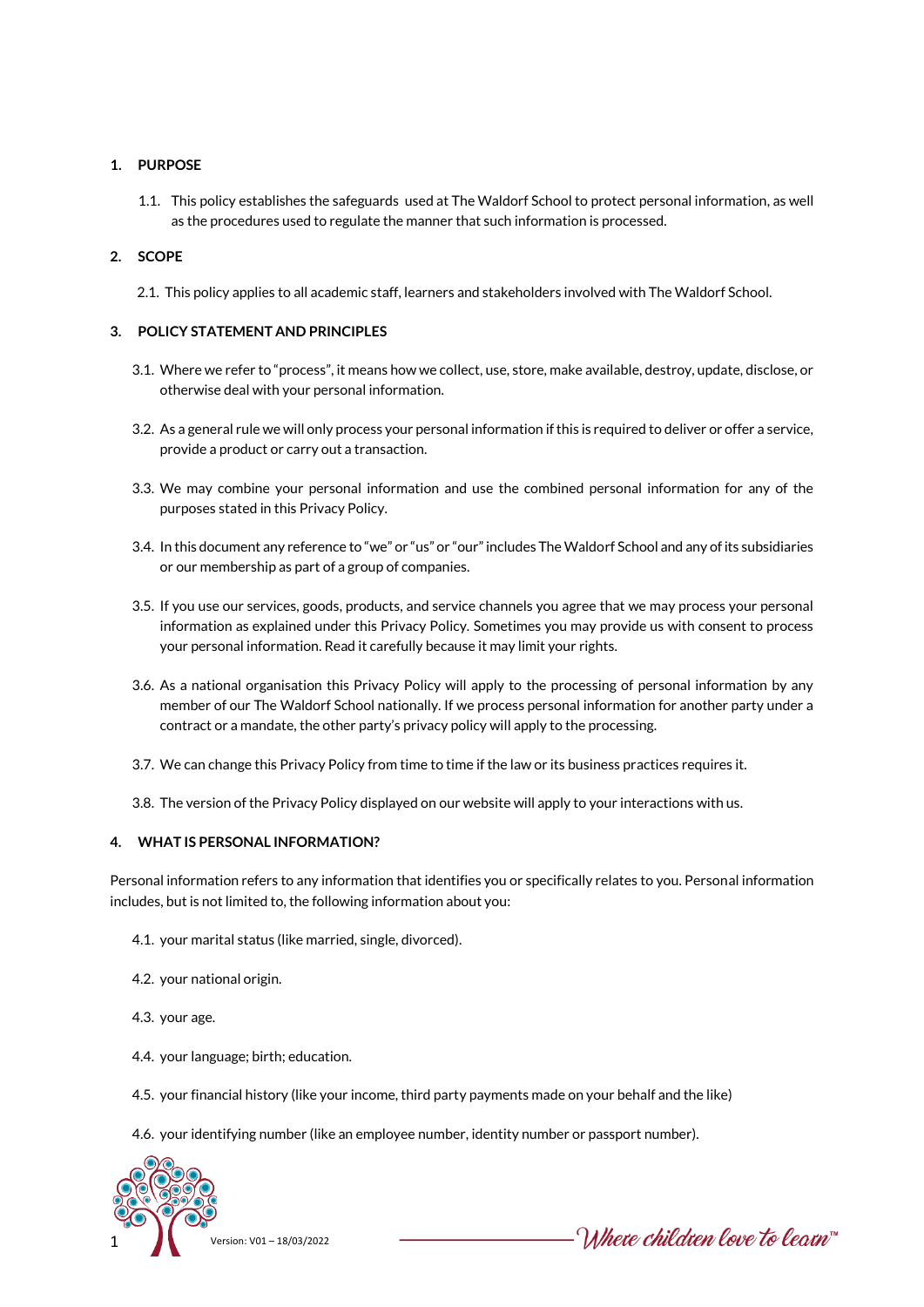- 4.7. your e-mail address; physical address (like residential address, work address or your physical location); telephone number.
- 4.8. your biometric information (like fingerprints, your signature or voice).
- 4.9. your race; gender; sex; pregnancy; ethnic origin; social origin; colour; sexual orientation.
- 4.10. your physical health; mental health; well-being; disability; religion; belief; conscience; culture.
- 4.11. your medical history (like your HIV / AIDS status); criminal history; employment history.
- 4.12. your personal views, preferences, and opinions.
- 4.13. your confidential correspondence; and / or
- 4.14. another's views or opinions about you and your name also constitute your personal information.
- 4.15. Personal information includes special personal information, as explained below.

#### **5. WHEN WILL WE PROCESS YOUR PERSONAL INFORMATION?**

We will only process your personal information for lawful purposes relating to our business if the following applies:

- 5.1. if you have consented thereto.
- 5.2. if a person legally authorised by you, the law, or a court, has consented thereto.
- 5.3. if it is necessary to conclude or perform under a contract, we have with you.
- 5.4. if the law requires or permits it.
- 5.5. if it is required to protect or pursue your, our or a third party's legitimate interest.

# **6. WHAT IS SPECIAL PERSONAL INFORMATION?**

Special personal information is personal information about the following:

- 6.1. your race (like where a company submits reports to the Department of Labour where the statistical information must be recorded)
- 6.2. your ethnic origin.
- 6.3. your trade union membership.
- 6.4. your health.
- 6.5. your biometric information (like to verify your identity); and / or your criminal behaviour and alleged commission of an offence.



Where children love to learn™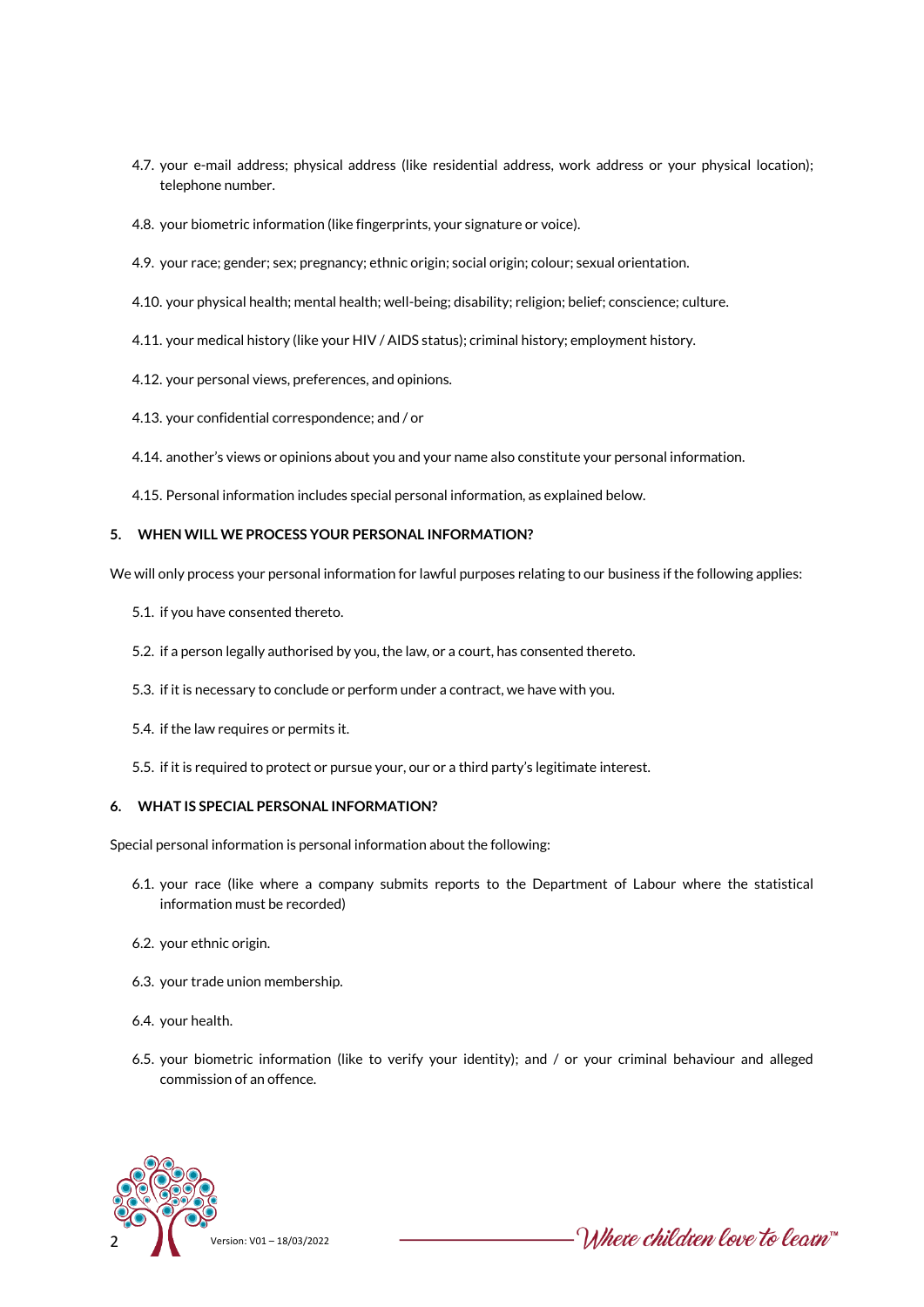#### **7. WHEN WILL WE PROCESS YOUR SPECIAL PERSONAL INFORMATION?**

We may process your special personal information in the following circumstances:

- 7.1. if you have consented to the processing.
- 7.2. if the information is being used for any Human resource or payroll requirement.
- 7.3. if the processing is needed to create, use, or protect a right or obligation in law.
- 7.4. if the processing is for statistical or research purposes and all legal conditions are met.
- 7.5. if the special personal information was made public by you.
- 7.6. if the processing is required by law.
- 7.7. if racial information is processed, and the processing is required to identify you; and / or if health information is processed, and the processing is to determine your insurance risk, or to comply with an insurance policy or to enforce an insurance right or obligation.

#### **8. WHEN AND FROM WHERE WE OBTAIN PERSONAL INFORMATION ABOUT YOU**

- 8.1. We collect personal information from the payroll or HR departments and other management of our clients when they capture financial and non-financial information.
- 8.2. We collect personal information from 3rd parties that are directly integrated with our software platform.
- 8.3. We collect information about you based on your use of our services, or service channels.
- 8.4. We collect information about you based on how you engage or interact with us such as via our support desk, emails, letters, telephone calls and surveys.
- 8.5. If the law requires us to do so, we will ask for your consent before collecting personal information about you from third parties.
- 8.6. The third parties from whom we may collect your personal information include, but are not limited to, the following:
	- 8.6.1. Partners of The Waldorf School for any of the purposes identified in this Privacy Policy.
	- 8.6.2. your spouse, dependents, partners, employer, and other similar sources.
	- 8.6.3. people you have authorised to share your personal information.
	- 8.6.4. attorneys, tracing agents, debt collectors and other persons that assist with the enforcement of agreements.
	- 8.6.5. payment processing services providers, merchants, banks, and other persons that assist with the processing of your payment instructions, like EFT transaction partners.



Where children love to learn™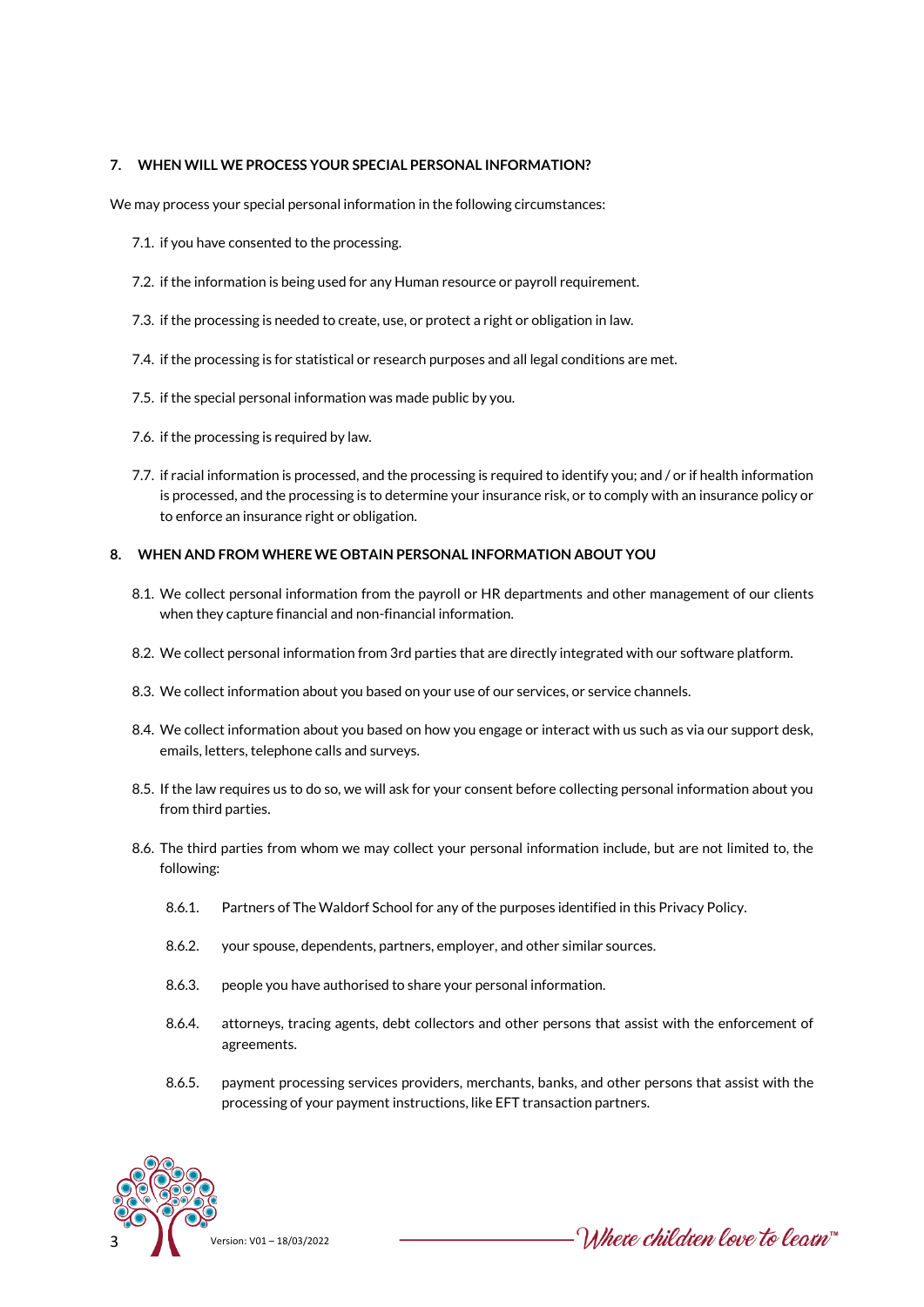- 8.6.6. insurers, brokers, other financial institutions, or other organisations that assist with insurance and assurance underwriting, the providing of insurance and assurance policies and products, the assessment of insurance and assurance claims and other related purposes.
- 8.6.7. law enforcement and fraud prevention agencies and other persons tasked with the prevention and prosecution of crime;
- 8.6.8. regulatory authorities, industry ombudsman, governmental departments, local and international tax authorities.
- 8.6.9. trustees, Executors or Curators appointed by a court of law.
- 8.6.10. our service providers, agents and sub-contractors like couriers and other persons we use to offer and provide services to you.
- 8.6.11. courts of law or tribunals.
- 8.6.12. participating partners, whether retail or online, in our customer loyalty reward programmes.
- 8.6.13. our joint venture partners; and / or

#### **9. REASONS WE NEED TO PROCESS YOUR PERSONAL INFORMATION.**

- 9.1. We will process your personal information for the following reasons:
	- 9.1.1. to provide you with services.
	- 9.1.2. to respond to your enquiries and complaints.
	- 9.1.3. to comply with legislative, regulatory, risk and compliance requirements (including directives, sanctions, and rules), voluntary and involuntary codes of conduct and industry agreements or to fulfil reporting requirements and information requests.
	- 9.1.4. for historical, statistical and research purposes, like market segmentation.
	- 9.1.5. to process payment instruments.
	- 9.1.6. to create, manufacture and print payment issues (like a payslip)
	- 9.1.7. to enable us to deliver goods, documents, or notices to you.
	- 9.1.8. for security, identity verification and to check the accuracy of your personal information.
	- 9.1.9. to communicate with you and carry out your instructions and requests.
	- 9.1.10. for any other related purposes.



∙ Where children love to learn™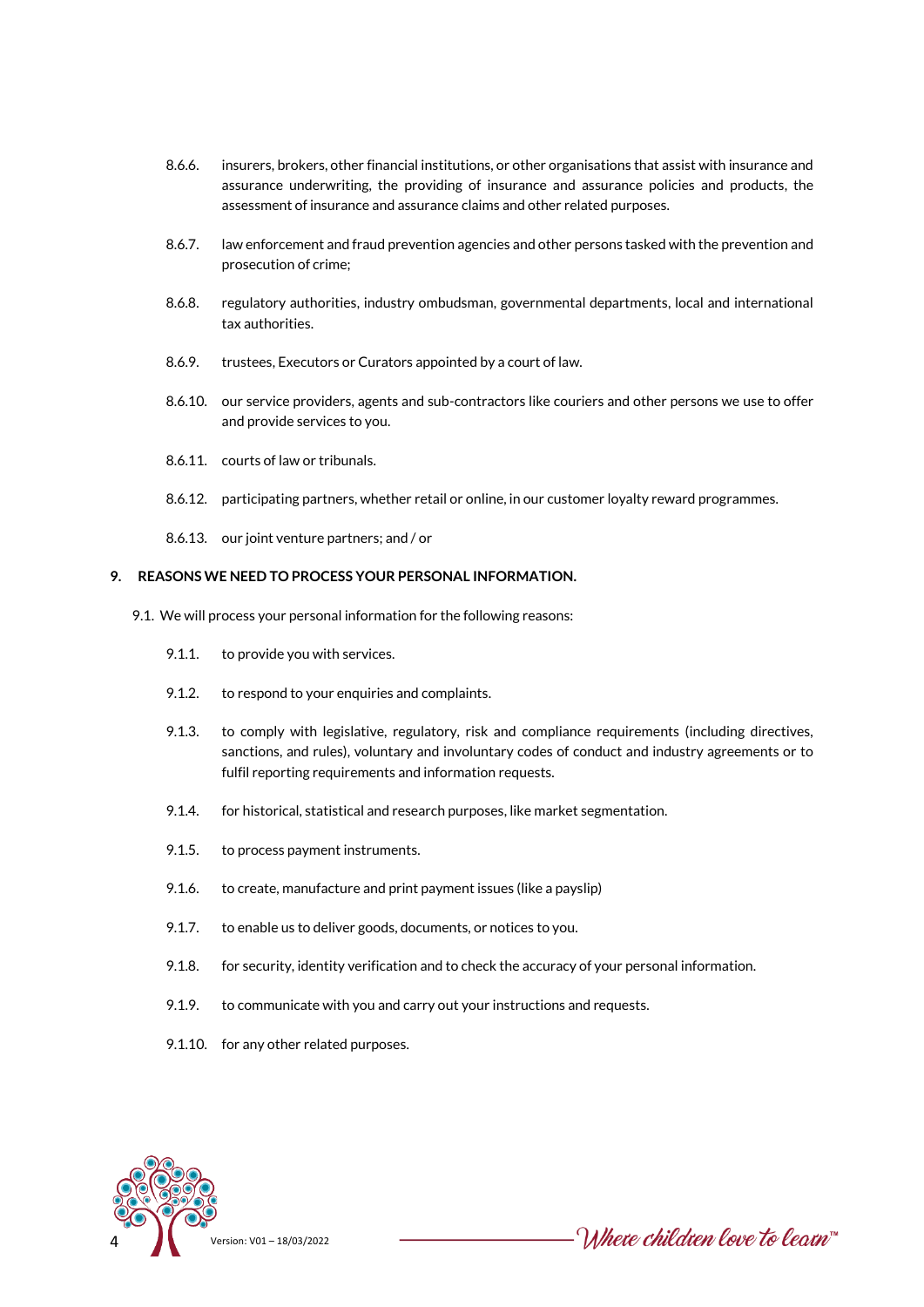# **10. WHEN HOW AND WITH WHOM WE SHARE YOUR PERSONAL INFORMATION**

In general, we will only share your personal information if any one or more of the following apply:

- 10.1. if you have consented to this.
- 10.2. if it is necessary to conclude or perform under a contract, we have with you;
- 10.3. if the law requires it; and / or
- 10.4. if it's necessary to protect or pursue your, our or a third party's legitimate interest.

#### **11. UNDER WHAT CIRCUMSTANCES WILL WE TRANSFER YOUR INFORMATION TO OTHER COUNTRIES?**

We will only transfer your personal information to third parties in another country in any one or more of the following circumstances:

- 11.1. where your personal information will be adequately protected under the other country's laws or an agreement with the third-party recipient.
- 11.2. where the transfer is necessary to enter into or perform under a contract with you, or a contract with a third party that is in your interest.
- 11.3. where you have consented to the transfer; and / or
- 11.4. where it is not reasonably practical to obtain your consent, the transfer is in your interest.
- 11.5. This transfer will happen within the requirements and safeguards of the law. Where possible, the party processing your personal information in the other country will agree to apply the same level of protection as available by law in your country or if the other country's laws provide better protection the other country's laws would be agreed to and applied.

**TAKE NOTE:** We are part of a national organisation and thus, your personal information may be shared within all our The Waldorf School entities in the country.

# **12. YOUR DUTIES AND RIGHTS ABOUT THE PERSONAL INFORMATION WE HAVE ABOUT YOU.**

- 12.1. You must provide proof of identity when enforcing the rights below.
- 12.2. You must inform us when your personal information changes.
- 12.3. Please refer to our Promotion of Access to Information Act 2 of 2000 Manual (PAIA Manual) for further information on how you can give effect to the rights listed below.
- 12.4. You have the right to request access to the personal information we have about you by contacting us. This includes requesting:
	- 12.4.1. confirmation that we hold your personal information.
	- 12.4.2. a copy or description of the record containing your personal information; and



12.4.3. the identity or categories of third parties who have had access to your personal information.

 $-$  Where children love to learn  $\check{~}$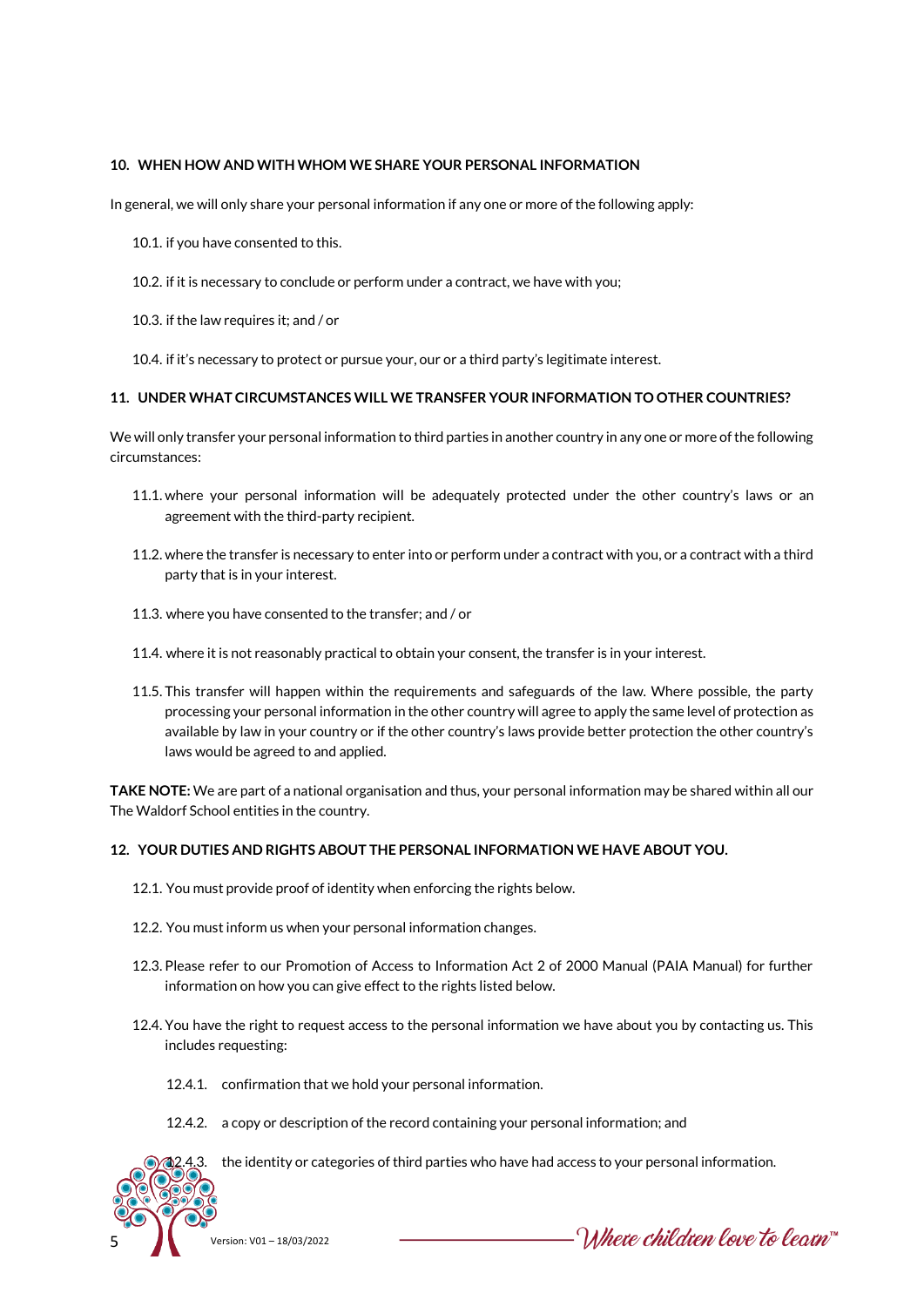- 12.5. We will attend to requests for access to personal information within a reasonable time. You may be required to pay a reasonable fee to receive copies or descriptions of records, or information about third parties. We will inform you of the fee before attending to your request.
- 12.6. Please note that the law may limit your right to access information.
- 12.7. You have the right to request us to correct or delete the personal information we have about you if it is inaccurate, irrelevant, excessive, out of date, incomplete, misleading, obtained unlawfully or we are no longer authorised to keep it. You must inform us of your request in writing. Please refer to our PAIA Manual for further information in this regard, it provides details on the process you should follow to give effect to this right. It may take up to 15 business days for the change to reflect on our systems. We may request documents from you to verify the change in personal information.
- 12.8. A specific agreement that you have entered into with us may determine how you must change your personal information provided at the time when you entered into the specific agreement. Please adhere to these requirements. If the law requires us to keep the personal information, it will not be deleted upon your request.
- 12.9. The deletion of certain personal information may lead to the termination of your business relationship with us.
- 12.10.You may object on reasonable grounds to the processing of your personal information.
- 12.11.We will not be able to give effect to your objection if the processing of your personal information was and is permitted by law; you have provided consent to the processing and our processing done according to your consent or the processing is necessary to conclude or perform under a contract with you.
- 12.12.Where you have provided your consent for the processing of your personal information, you may withdraw your consent. If you withdraw your consent, we will explain the consequences to you. We may proceed to process your personal information even if you have withdrawn your consent if the law permits or requires it. It may take up to 15 business days for the change to reflect on our systems, during this time we may still process your personal information. You must inform us of any objection in writing. Please refer to our PAIA Manual for further information in this regard, like the process you should follow to give effect to this right.
- 12.13.You have a right to file a complaint with us or any Regulator with jurisdiction about an alleged contravention of the protection of your personal information by us. We will address your complaint as far as possible.

# **13. HOW WE SECURE YOUR PERSONAL INFORMATION**

- 13.1. We will take appropriate and reasonable technical and organisational steps to protect your personal information according to industry best practices. Our security measures (including physical, technological, and procedural safeguards) will be appropriate and reasonable. This includes the following:
- 13.2. keeping our systems secure (like monitoring access and usage);
- 13.3. storing our records securely.
- 13.4. controlling the access to our buildings, systems and/or records; and
- 13.5. safely destroying or deleting records.